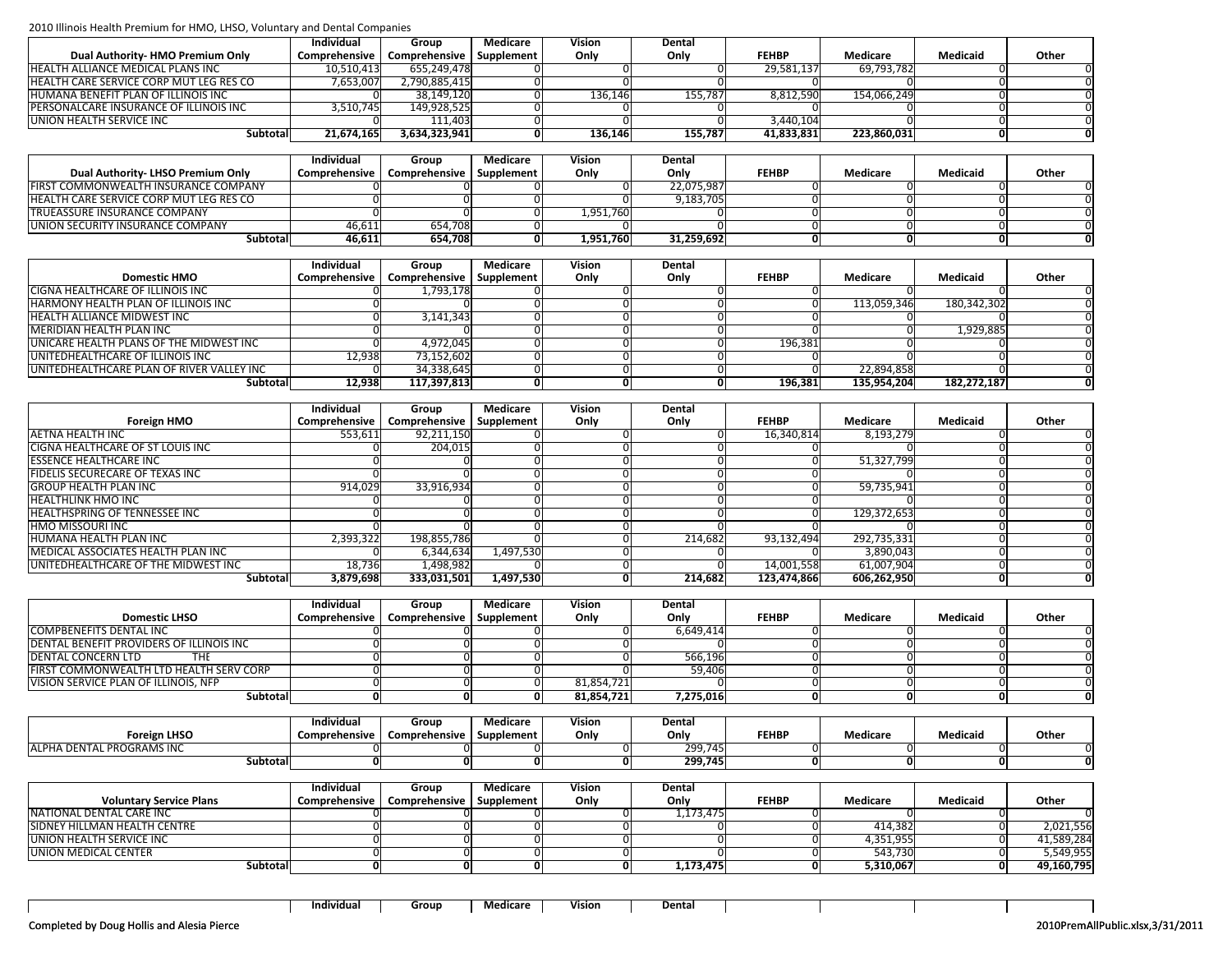| <b>Dental Service Plan</b>       | Comprehensive | Comprehensive   Supplement |           | Onlv       | Only        | <b>FEHBP</b> | Medicare    | <b>Medicaid</b> | Other      |
|----------------------------------|---------------|----------------------------|-----------|------------|-------------|--------------|-------------|-----------------|------------|
| <b>IDELTA DENTAL OF ILLINOIS</b> |               |                            |           |            | 142.065.341 |              |             |                 |            |
| subtotal                         |               |                            |           |            | 142.065.341 |              |             |                 |            |
| <b>TOTAL</b>                     | 25,613,412    | 4,085,407,963              | L,497,530 | 83,942,627 | 182,443,738 | 165,505,078  | 971,387,252 | 182,272,187     | 49,160,795 |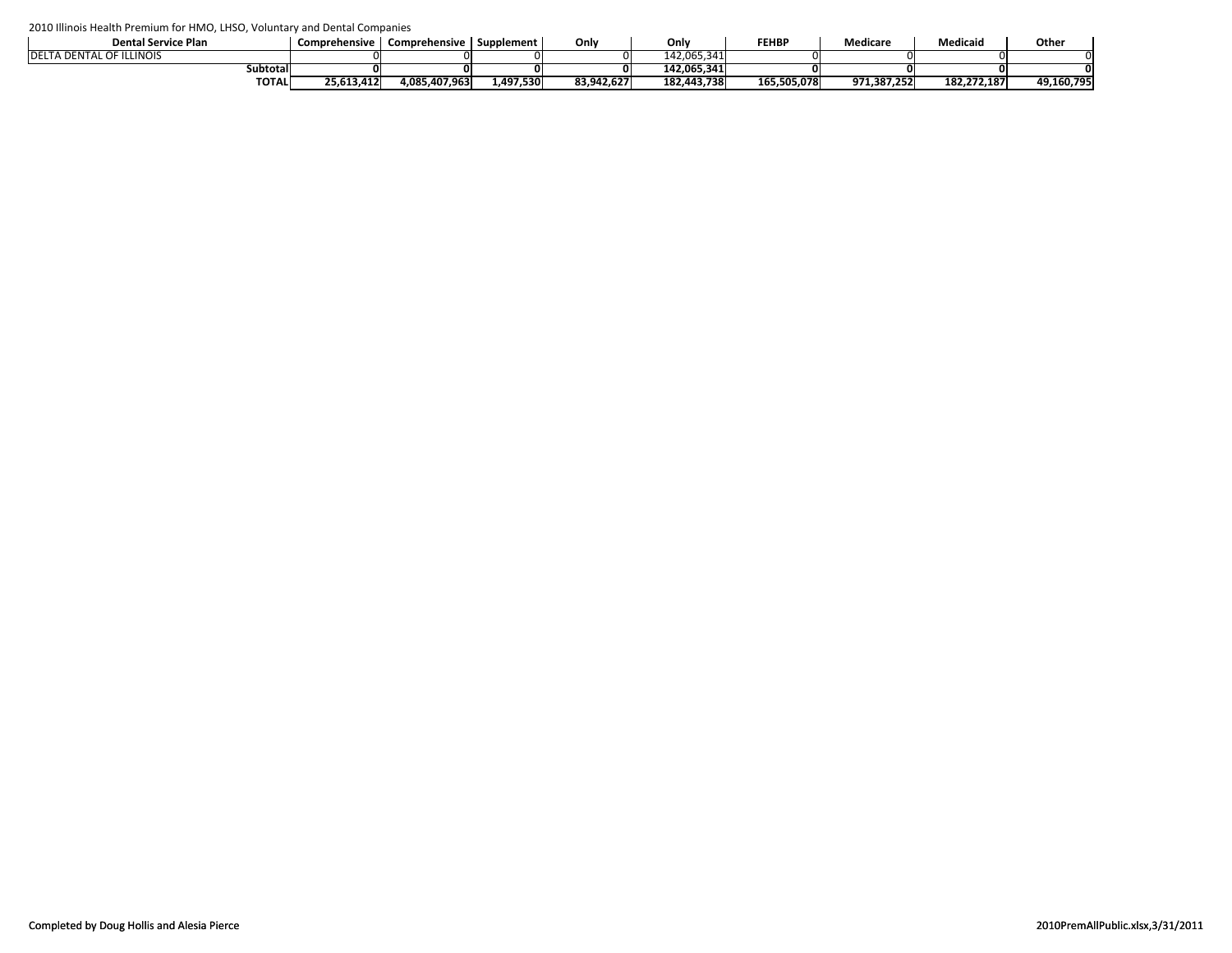| Total         |
|---------------|
| 765.134.810   |
| 2,798,538,422 |
| 201,319,892   |
| 153,439,270   |
| 3,551,507     |
| 3,921,983,901 |
|               |

| Total      |
|------------|
| 22,075,987 |
| 9,183,705  |
| 1,951,760  |
| 701,319    |
| 33,912,771 |

| Total       |
|-------------|
| 1,793,178   |
| 293,401,648 |
| 3,141,343   |
| 1.929.885   |
| 5,168,426   |
| 73,165,540  |
| 57,233,503  |
| 435.833.523 |

| Total         |
|---------------|
| 117.298.854   |
| 204.015       |
| 51,327,799    |
|               |
| 94.566.90     |
|               |
| 129.372.653   |
|               |
| 587,331,615   |
| 11.732.207    |
| 76,527,180    |
| 1,068,361,227 |
|               |

| Total      |  |
|------------|--|
| 6,649,414  |  |
|            |  |
| 566,196    |  |
| 59,406     |  |
| 81,854,721 |  |
| 89.129.737 |  |

| Total   |
|---------|
| 299,745 |
| 299,745 |
|         |

| Total      |
|------------|
| 1,173,475  |
| 2,435,938  |
| 45,941,239 |
| 6,093,685  |
| 55,644,337 |

 $\mathsf{r}$